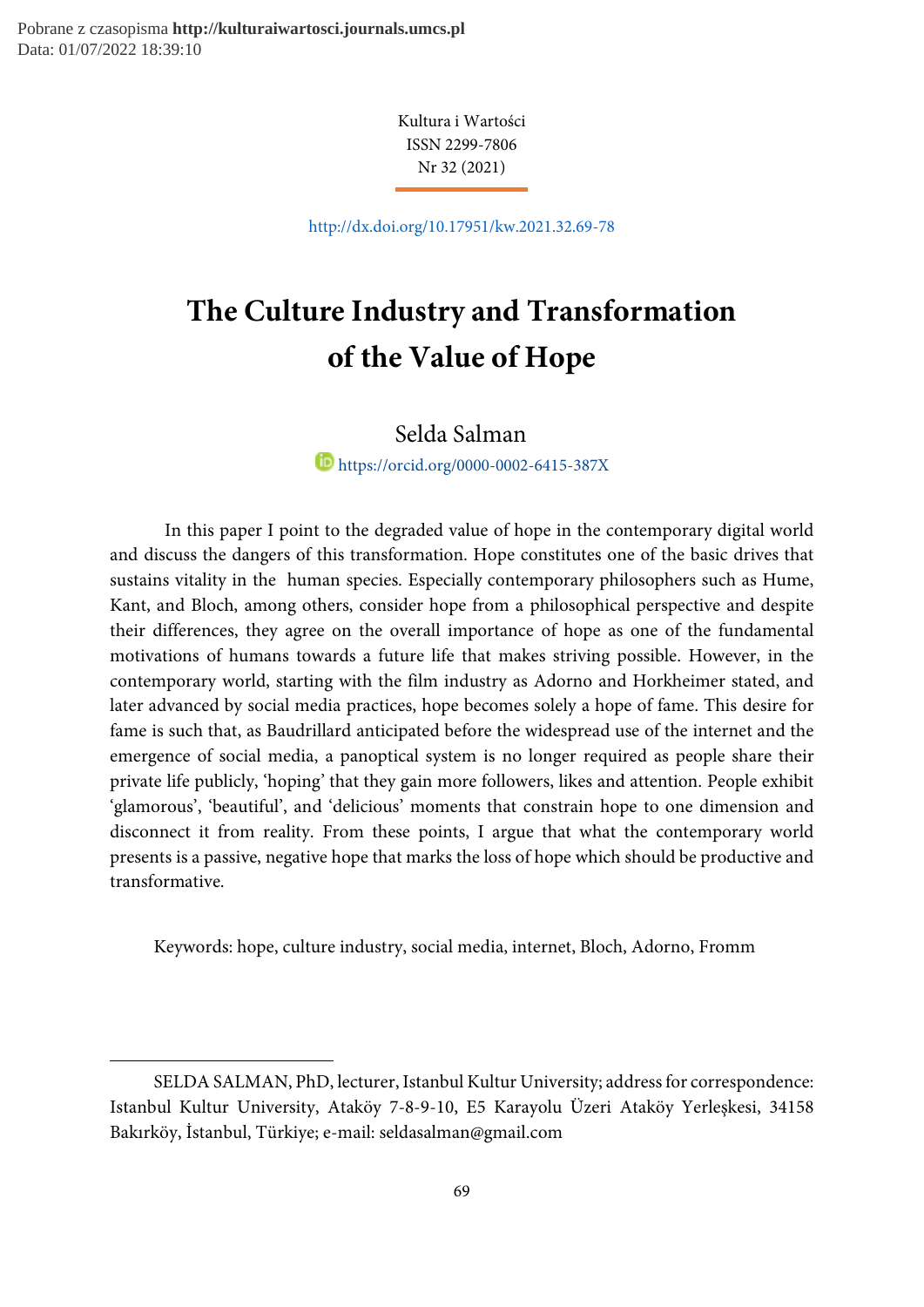## Introduction

Hope hardly presents a unique, systematic philosophical study throughout the history of philosophy, and one may say that it is only after the  $17<sup>th</sup>$  century that it becomes a significant subject. It is partly because hope has also negative denotations such as empty expectation.

One may find only a few sentences that imply the importance of hope in the works of Plato and Aristotle. The first significant accounts of hope appear in theology, in Christian philosophers such as Augustine and Thomas Aquinas, who mainly consider hope as a constituent of faith and point to its central position in religious belief. Descartes, Spinoza, Hobbes, Hume, though they have nuanced approaches, take hope as a passion of the mind, a capacity that has the power to determine the psychological, social/political spheres of human life. The main conceptions of their age consider hope as a pleasure of the mind and/or a form of thinking. Therefore, by the  $17<sup>th</sup>$  century onwards, the renewed interest in hope has psychological characteristics rather than theological ones.<sup>1</sup>

I must also mention Immanuel Kant who brings hope to a serious and respectable position, and states hope as one of the central subjects in his philosophy. As is well known, Kant asks three main questions that determine transcendental philosophy, which are, "What can I know?," "What should I do?" and "What I may hope?".<sup>2</sup> One may find accounts of hope in *Critique of Pure* Reason and Critique of the Power of Judgement concerning epistemology and aesthetic judgments, which extends to moral philosophy,<sup>3</sup> which, in turn, also has political repercussions, as one may also hope for a moral political sphere, a perpetual peace, a cosmopolitan future. Though Kant's account affects philosophers after him, it was the 20<sup>th</sup> century philosopher, Ernst Bloch, who shapes the contemporary interpretations of hope with his extensive three-volume study published in the se-cond half of the 1950s, entitled The Principle of Hope (Das

<sup>&</sup>lt;sup>1</sup> For a detailed account see Claudia Bloeser, Titus Stahl, "Hope," The Stanford Encyclopedia of Philosophy, https://plato.stanford.edu/archives/spr2017/entries/hope/ (accessed: 04.04.2020).

<sup>2</sup> Kant adds a fourth and overarching question to these and asks, "What is human?"

<sup>3</sup> For a detailed account see Deryck Beyleveld, Paul Ziche, "Towards a Kantian Phenomenology of Hope," Ethic Theory Moral Practice 2015, no. 18: 927-942, DOI: 10.1007/s10677-015-9564-x.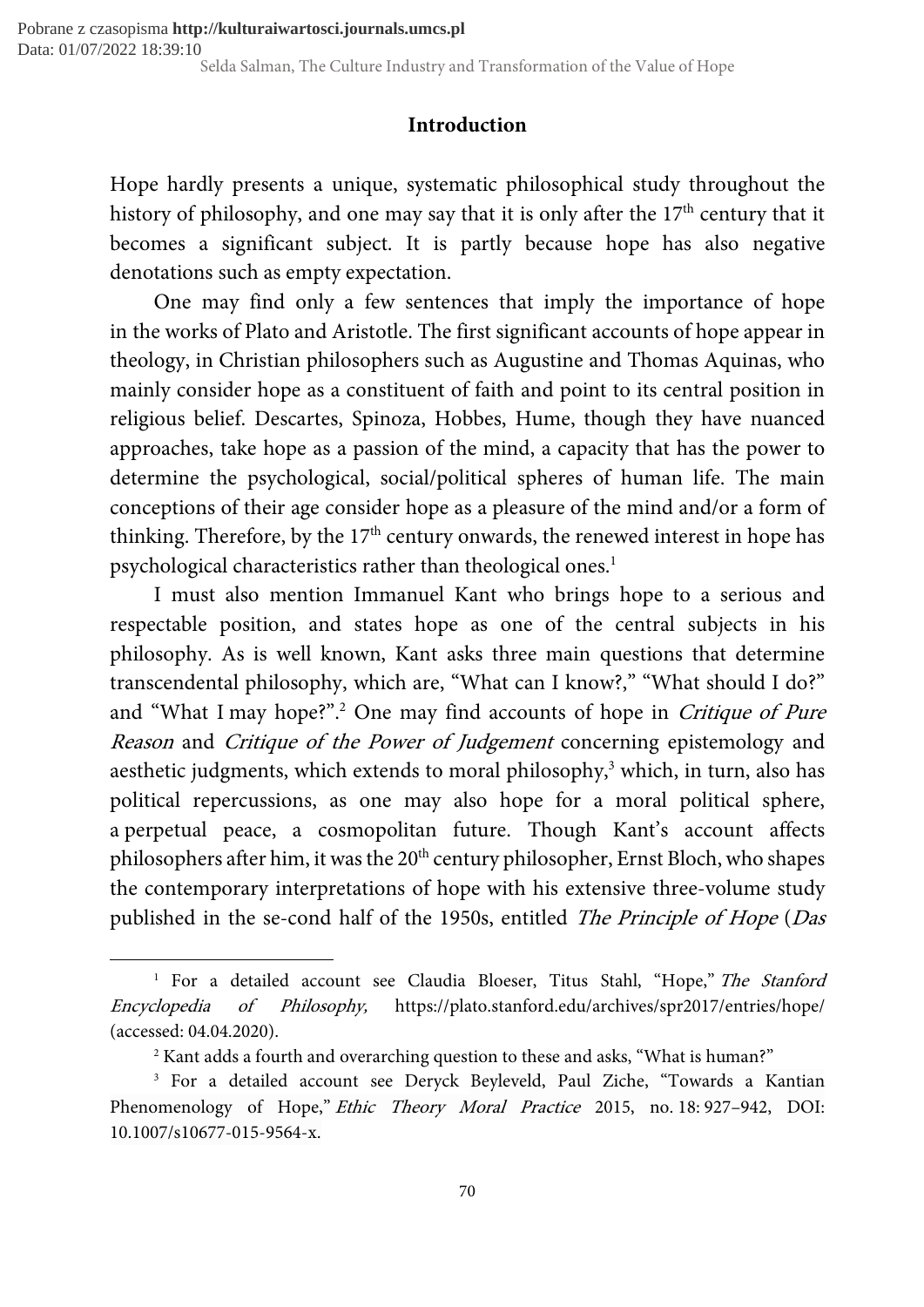Prinzip Hoffnung). In his *magnum opus* Bloch considers hope from ontological, political, ethical, and psychological angles, and holds hope as a basis of progressive political theory. Bloch rightly values political hope as a vital component of political change towards a better future. In that, his ideas cross paths with Kant's ethical and political philosophy.<sup>4</sup>

## Hope and the culture industry

Hope is a constituent of basic human affects that sustains vitality in human species. In that sense, hope has an ontological status as one of the elements that makes us humans. Hope means the future, expecting something in the future and imagining a future. In their detailed examination of hope, Miceli and Castelfranchi rightly state, "if there is no possible anticipation of a better future, no meaningful future, there is little reason to live as well."<sup>5</sup> Despite the differences in approaches, one may agree on the overall importance of hope as one of the fundamental motivations of humans towards a future that makes striving possible. Hope also has a strong political content, and therefore "hope is a decisive element in any attempt to bring about social change in the direction of greater aliveness, awareness and reason."<sup>6</sup>

Nevertheless, despite its importance in human life and in the political sphere, hope in the contemporary world has been losing its positive enunciations. The main role in this devaluation belongs to the culture industry.

When Adorno and Horkheimer write "Culture Industry: Enlightenment as Mass Deception" in 1944, the culture industry has less media than it has today. With the rapid growth of technology, the film industry, printed media, television, and for a couple of decades now, internet and social media become strong components of the culture industry. Additionally, as the media is omnipresent

<sup>&</sup>lt;sup>4</sup> See Ivan Boldyrev, *Ernst Bloch and His Contemporaries: Locating Utopian Messianism* (London and New York: Bloomsbury, 2014), 125.

<sup>&</sup>lt;sup>5</sup> Maria Miceli, Cristiano Castelfranchi, "Hope: The Power of Wish and Possibility," *Theory* & Psychology 20, no: 2 (2010): 270, DOI:10.1177/0959354309354393

<sup>&</sup>lt;sup>6</sup> Erich Fromm, *The Revolution of Hope: Toward a Humanized Technology* (New York: Harper & Row Publishing, 1968), 6.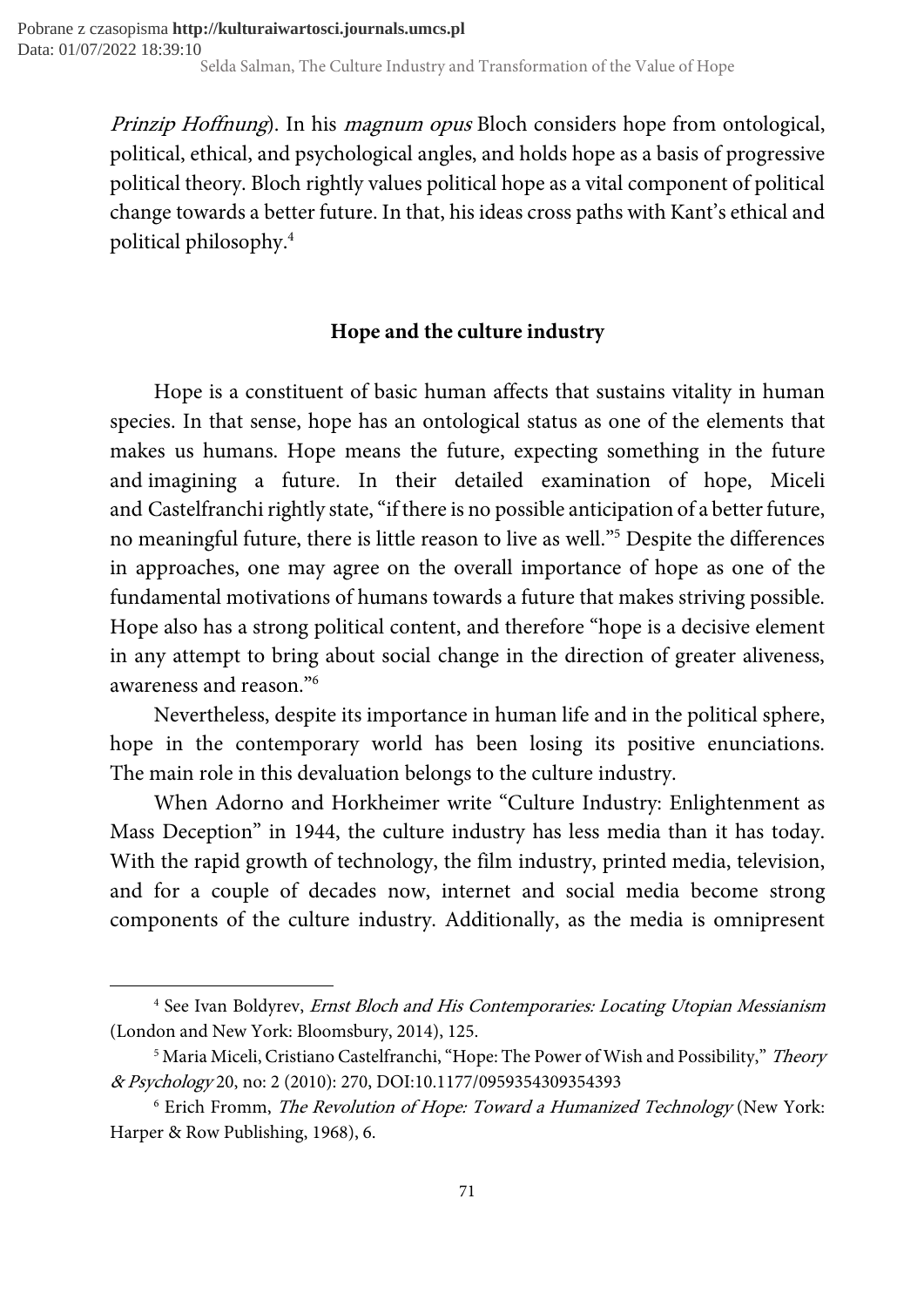through the internet and portable devices, the effects of the culture industry become severer.

Adorno and Horkheimer have already indicated the transformation of hope. Focusing especially on the film industry, they signify that it creates an illusion and reduces hope to the hope of a glittering life.<sup>7</sup> Transformation of hope represents one of the several dangers of the culture industry, and it is one of the gravest. How the culture industry executes this illusion requires elaborate examination including psychological aspects of identification processes, yet it is evident that it manages to do so. Here I must note that I do not consider the culture industry from a strict deterministic point of view, as some scholars criticize it. The culture industry does not directly determine the ways humans act and think, yet one must be naïve, as Adorno points out, not to see the effects of it. Therefore, it requires serious study.<sup>8</sup>

How does the culture industry reduce hope to the hope of being famous, getting rich and having a glittering life? In the products of the film industry, people see ordinary lives on the screen, secretaries, kids from suburbs or ghettos whose lives resemble very much the life of the audience; yet a fortunate event transforms the characters, and they walk in evening gowns toward a glittering life. The similarity with the audience becomes the tie that attaches them on the screen. "Now the happy couple on the screen are specimens of the same species as everyone in the audience."<sup>9</sup> The culture industry manages to achieve it "because the film seeks strictly to reproduce the world of everyday perception."<sup>10</sup> Even though people know that the events taking place on the screen are hardly possible – which is, in Adorno and Horkheimer's terms, statistically equal to drawing the winning lot – they cannot help dreaming of it. Indeed, this means leaving one's hopes to chance.

I would like to turn here to Bloch, who indicates that the chances of moving upwards in capitalist stratification is small, yet it manages to create the hope for it,

<sup>&</sup>lt;sup>7</sup> Theodor Adorno, Max Horkheimer, "Culture Industry," *Dialectic of Enlightenment* (California: Stanford University Press, 2002), 116.

<sup>&</sup>lt;sup>8</sup> See Theodor Adorno, "Culture Industry Reconsidered," in *Culture Industry: Selected* Essays on Mass Culture, eds. Jay M. Bernstein (London and New York: Routledge, 1991), 98–106.

<sup>&</sup>lt;sup>9</sup> Adorno, Horkheimer, *Dialectic of Enlightenment*, 116. <sup>10</sup> Ibidem, 99.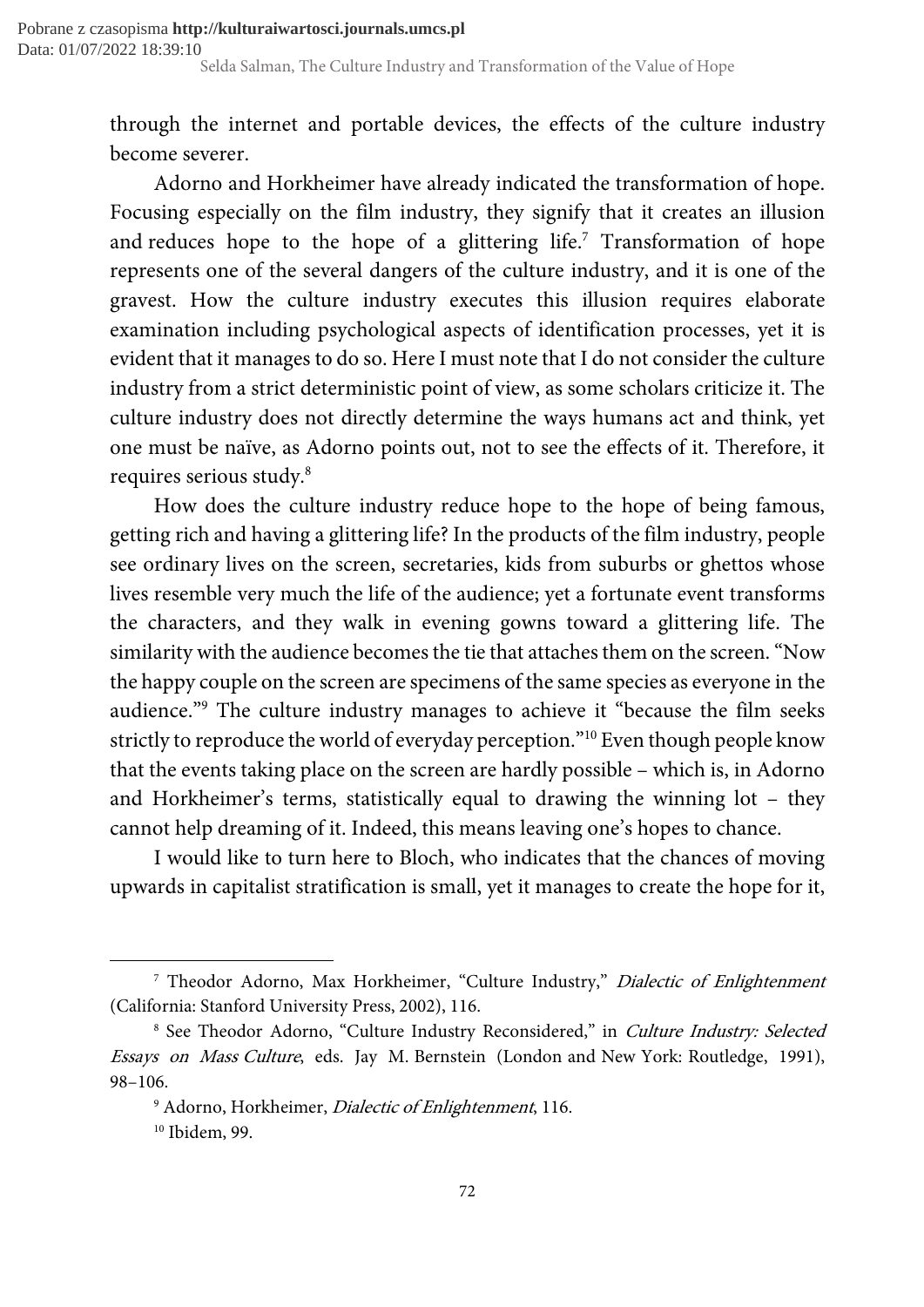which in turn manages to deceive millions of people.<sup>11</sup> Bloch grounds the tendency in believing in the illusion of a happy ending, with the basic human drive for happiness which, for him, has also been the motor of history. However, once the illusion, the fiction, takes over the human will, and reduces hope to solely a picturesque happy end, it also takes away the reforming power of the will.<sup>12</sup> As he puts it, "If the will-content of the goal is missing, then even the good probable is left undone; if the goal remains, however, then even the improbable can be done or at least made more probable later."<sup>13</sup>

The danger is severer today, as the main source for this hope was once just the screen in the movie theater, but now the screens surround us inescapably. The negative effects of the culture industry grow with the internet and social media, as they are, in certain respects, *omnipresent*, *omnipotent* and *omniscient* through smart phones, computers, tablets, etc. In that, one must especially consider audiovisual material, now named as content, which depicts glittering lives. People exhibit 'glamorous', 'beautiful', 'delicious' moments that constrain hope to one dimension and disconnect it from reality. The desire for glamor is such that, as Baudrillard anticipated<sup>14</sup> before the widespread use of the internet and emergence of social media, a panoptical system is no longer required as people share their private life publicly 'hoping' that they have more followers, likes and attention. Millions of social media users want to be famous on the internet. I select the concept of fame as it also represents 'effortless' richness, as people conceive of it. Especially social media celebrities and influencers reinforce this idea that their finances come effortlessly just by being beautiful/handsome, being great at make-up, at foods, dressing, and travelling etc. People equate being famous with being rich and having a glamourous life. They do not want to be just rich but also visible, recognizable, and famous. Therefore, the value of self, equates itself with the value of being seen. In order to feel worthy, one hopes to be recognized on the internet. As Guy Debord underlines in *The Society of Spectacle*, "The images detached from every aspect of life merge into a common stream in which the unity of life can no longer be recovered. Fragmented views of reality regroup themselves into a new unity as

<sup>&</sup>lt;sup>11</sup> Ernst Bloch, *The Principle of Hope*, vol. 1 (Cambridge: MIT Press, 1995), 442-443.

<sup>12</sup> Ibidem, 443.

<sup>13</sup> Ibidem, 444.

<sup>&</sup>lt;sup>14</sup> See Jean Baudrillard, *Simulacra and Simulation* (Michigan: The University of Michigan Press, 2010).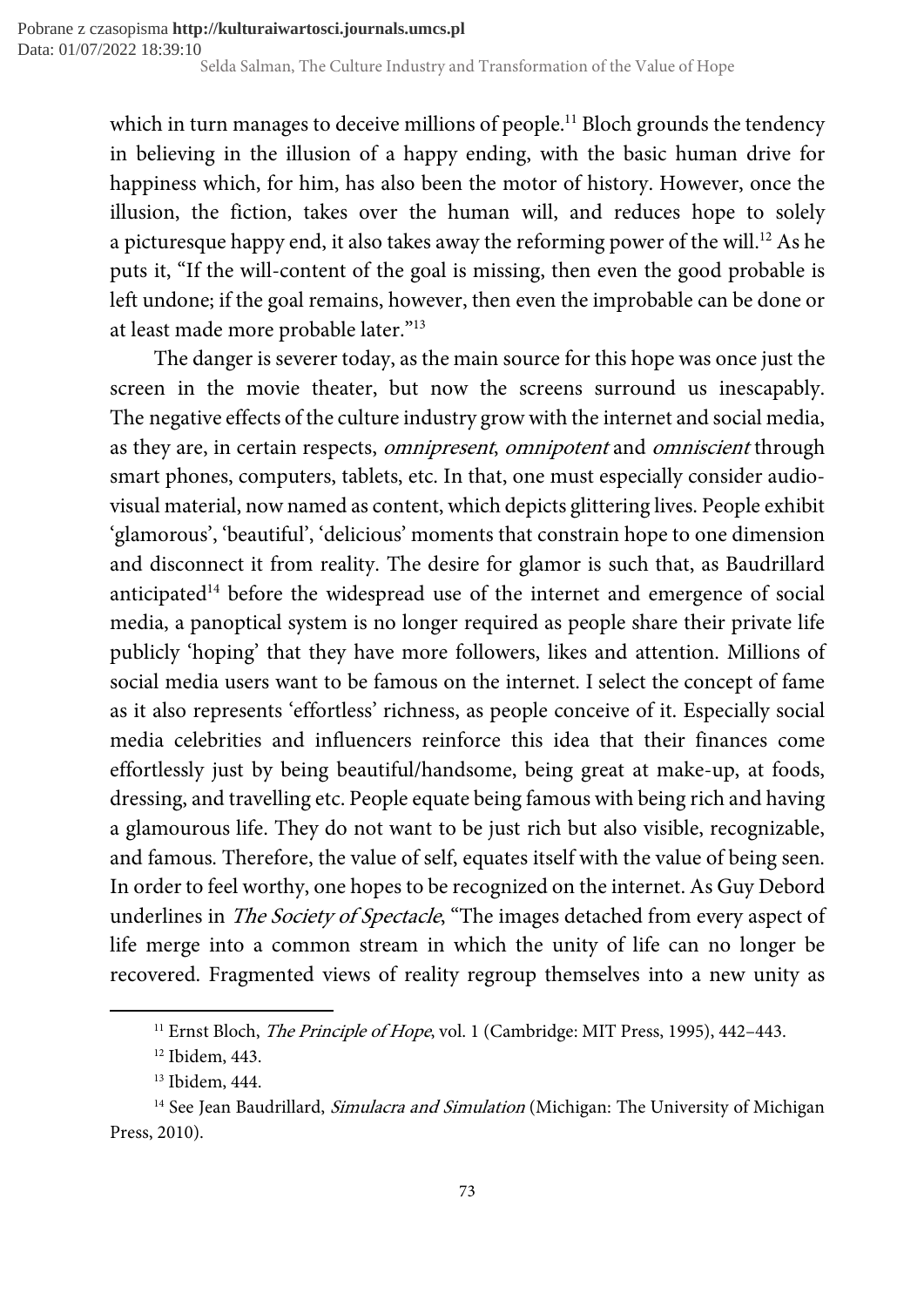a separate pseudoworld that can only be looked at."<sup>15</sup> The contemporary world works with the motto "what appears is good; what is good appears."<sup>16</sup> Therefore, the majority of the images in social media does not represent the 'ugly' face of reality unless it is related to some news. Therefore, the contemporary world works with images, representations, appearances of life. As Ernst Bloch rightly puts it, in the modern world "the ego changes itself into a commodity, into a saleable, even sparkling commodity."<sup>17</sup> However, as the name industry indicates, the culture industry creates identical commodity-selves out of identical dreams, which destructs personal identities, differences, different choices, and different, variant hopes. In this regard, the hope for fame represents the loss of hope rather than having hope in a transformative, positive sense of the concept.

## Real versus Virtual

To understand the current problem of hope, one may understand what it means for humanity. Hope is a personal/individual and social/political concept that imagination generates for not only a personal better future but also a better social, shared future. A person who is deprived of imagining a future becomes a passive agent and attracts hopelessness and unhappiness, as having hopes means the power to create possibilities in life.<sup>18</sup> From this perspective, harmless though it may seem, the hope for fame as the sole hope for millions of people all around the world, is an alarming issue. The hope for fame melts imagination and hopes in an identical pot. Therefore, hope for fame reduces hope to one dimension, which strictly limits creative imagination. Celebrities and/or influencers of social media nourish this reduction. Here I recall Adorno and Horkheimer, who indicate that the film industry archives to create an illusion by creating similarity to reality. Today, especially in social media, the examples do not represent a fictitious story but a real one. New celebrities of social media, influencers, represent a so-called real possibility, an allegedly real story, as they are not the characters of a film but real persons in this very world. It is no longer an extension of reality as Adorno and

<sup>&</sup>lt;sup>15</sup> Guy Debord, *The Society of Spectacle* (New York: Zone Books, 1994), #2.

<sup>16</sup> Ibidem, #12.

<sup>&</sup>lt;sup>17</sup> Bloch, *The Principle of Hope*, 339.

<sup>&</sup>lt;sup>18</sup> Miceli, Castelfranchi, "Hope," 251-276.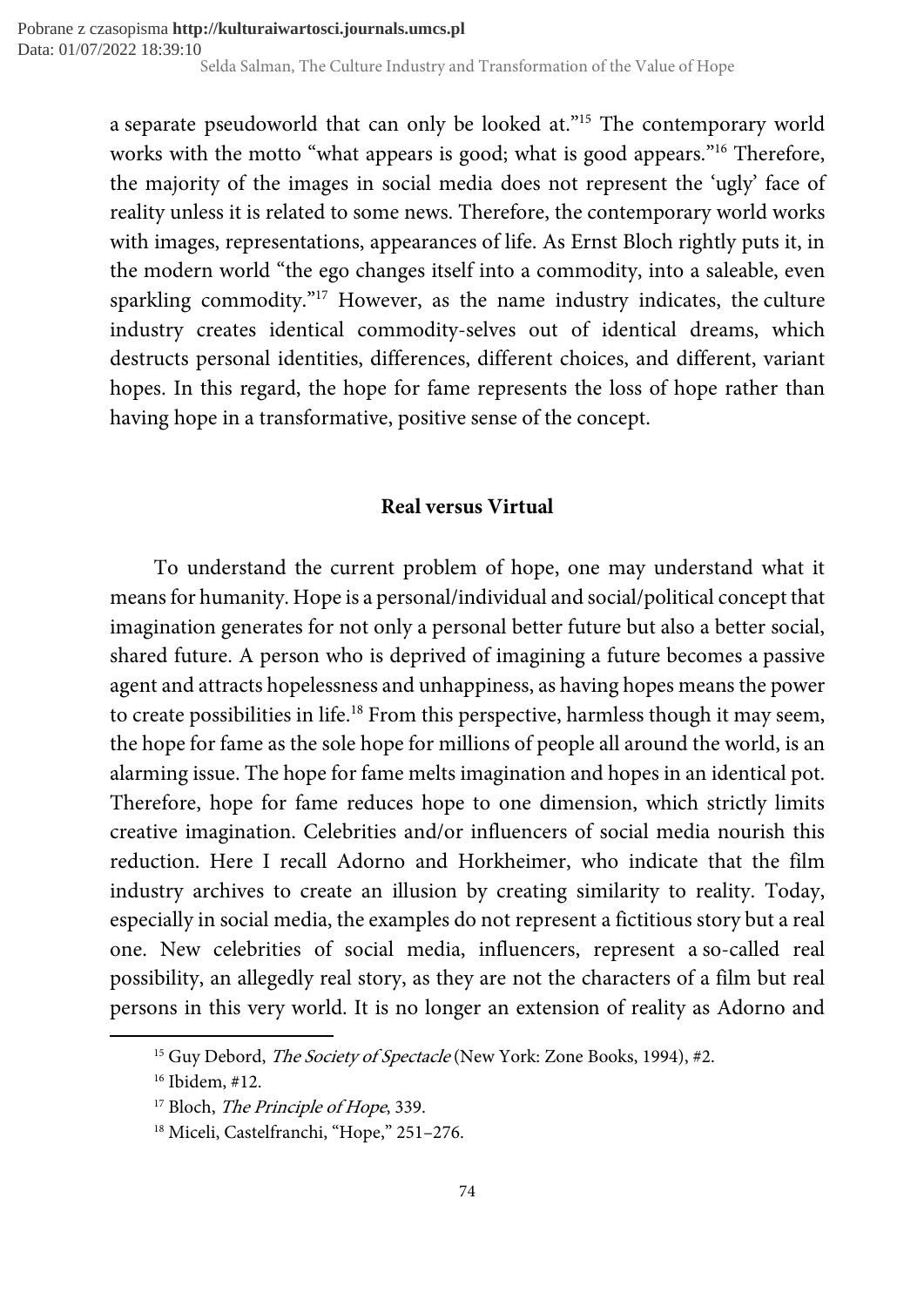Horkheimer point out for the film industry; social media represents simulacra in a Baudrillardian sense. Therefore, it is important to notice what social media presents and conceals, as Bourdieu similarly enounces for television.<sup>19</sup> The contemporary world hides what is not glamorous, that is, our real life.

The culture industry demands plurality of passive individuals, those who pin their hopes on the chance of being famous rather than being active, dreaming, hoping powerful agents. They dream of a beautiful house, beautiful clothes, beautiful make-up, or in short, a beautiful appearance. The picture of happiness is composed of these. Nevertheless, it makes people forget that it is only a picture, not happiness itself. The greyer the life gets the more colorful the picture people present.

In his book, Into the Image: Culture and Politics in the field of Vision, Kevin Robins discusses that we live in a world in which there are no longer utopias and dreams about the future. Technological visual culture produces new promises. "Mundane realities and experiences seem to pale in comparison to dreams of virtual life (…)."<sup>20</sup> Robins discusses that the representation of the real is more valuable than the real itself, and the contemporary world provides shelters from the unpleasantness of the real world. Therefore, people prefer the representation of a would-be reality to reality itself. In that, the culture industry deceives those who wants to be deceived, and as Bloch puts it "we know only too well men want to be deceived. However, this is not only because stupid people are in the majority. But because men, born to pleasure, have none, because they are crying out for pleasure".<sup>21</sup>

When the link between hope and reality disappears, hope loses its positive connotations.

## Conclusion: The form of hope in the culture industry: passive hope

One of the powers of hope entails protection from desperateness. Active hope brings "a motivating power which is hope specific, and it may be useful

<sup>&</sup>lt;sup>19</sup> See Pierre Bourdieu, *On Television* (New York: The New Press, 1998).

 $20$  Kevin Robins, *Into the Image: Culture and Politics in the field of Vision* (New York: Routledge, 1996), 3.

 $21$  Bloch, *The Principle of Hope*, 441.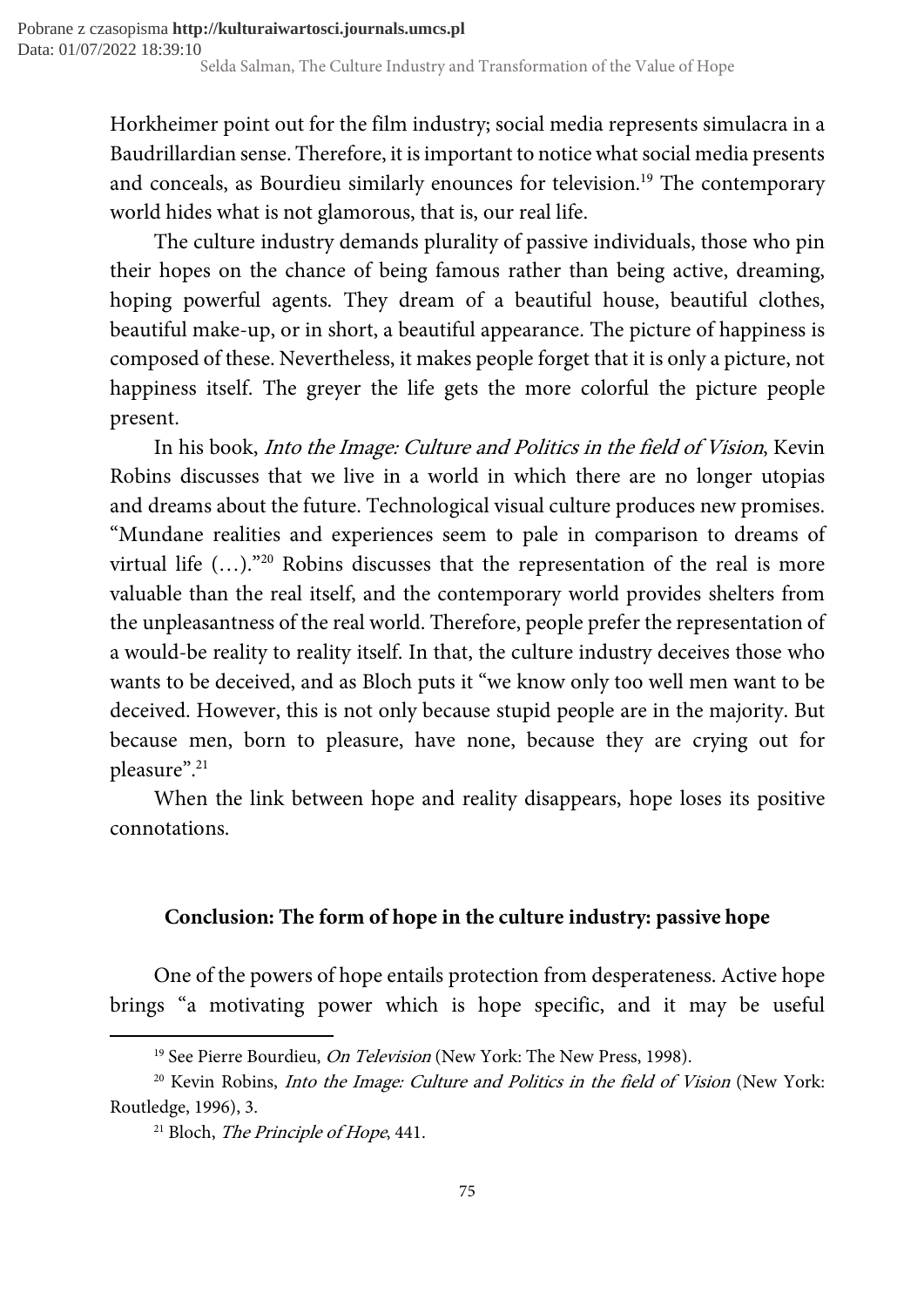and adaptive."<sup>22</sup> However, passive hope presents the opposite. Passive hope signifies passive waiting which may even hinder positive motivation for action to a certain extent. One may observe such passive states of hope when the hoped-for is outside of one's control and requires external interventions or chance. As Miceli and Castelfranchi note, "hope may happen to focus on the desired result with no consideration of the possible conditions or plans for obtaining it. The hopeful mind-set may merely consist of positive fantasies about  $p$ , figuring it as already realized."<sup>23</sup> Focusing on the final result, hope may either make the agent of hope passive in planning; or by dreaming, having a virtual satisfactory experience "one may feel little need to act for realizing one's fantasy. This is why hope may be devoid of any propulsive role, and be even detrimental, because it remains confined to the status of a dream."<sup>24</sup> Passive hope endorses mere waiting for the hoped-for and may result in some self-deception or inaccurate perception of reality.<sup>25</sup>

As I mentioned earlier, the contemporary world brings about a negative hope that focuses on fame and richness, the realization of which seems to depend on chance, as this represents a rare possibility that is equal to drawing the winning lot, and therefore it exceeds one's capacity to realize the expected results. As Fromm puts it, when the agent does not have the power of realizing his/her own hopes, this could also be considered as hope, "but it is non-hope if it has the quality of passiveness, and 'waiting for' -until the hope becomes, in fact, a cover for resignation, a mere ideology."<sup>26</sup> The culture industry creates passive hopes which have been coined as "alienation of hope."<sup>27</sup> Indeed, they are disguised forms of hopelessness, impotence, despair that arise from the disregard of reality and forcing what is not forceable.<sup>28</sup> In that sense, passive hope does not only harms individuals but also societies, as they lose hope for a better future with positive hopes.

<sup>22</sup> Miceli, Castelfranchi, "Hope," 266.

<sup>&</sup>lt;sup>23</sup> Ibidem, 268.

<sup>24</sup> Ibidem, 268.

<sup>25</sup> Ibidem, 269.

<sup>26</sup> Fromm, 6.

<sup>&</sup>lt;sup>27</sup> I took this term from Erich Fromm.

<sup>&</sup>lt;sup>28</sup> See, Fromm, 10.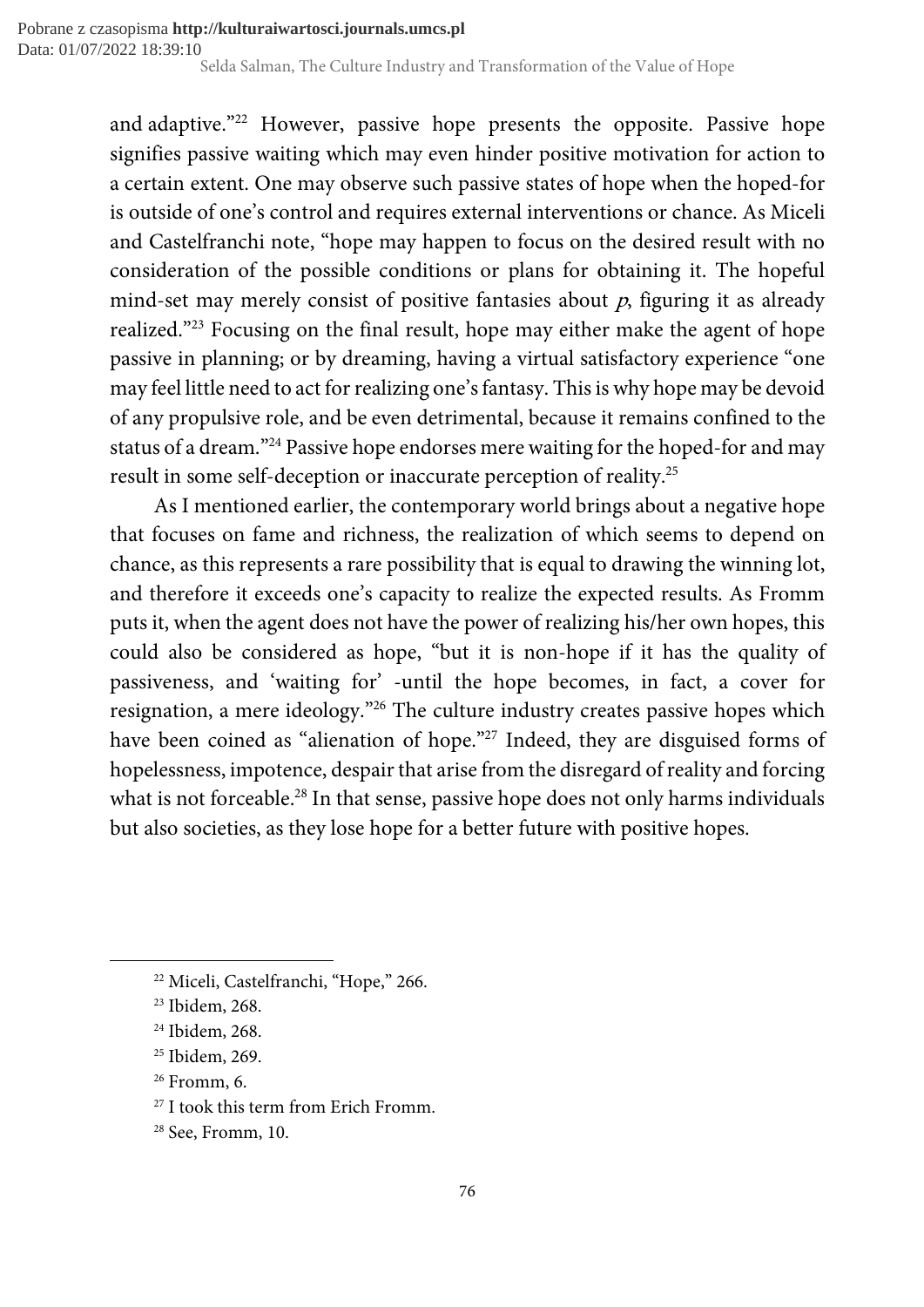## Bibliography

- Adorno, Theodor, Max Horkheimer. "Culture Industry." Dialectic of Enlightenment. California: Stanford University Press, 2002.
- Adorno, Theodor. "Culture Industry Reconsidered." In Culture Industry. Edited by Jay M. Bernstein, 98–106. London and New York: Routledge, 1991.
- Baudrillard, Jean. Simulacra and Simulation. Michigan: The University of Michigan Press, 2010.
- Beyleveld, Deryck, Paul Ziche. "Towards a Kantian Phenomenology of Hope." Ethic Theory Moral Practice 2015, no. 18: 927–942. DOI: 10.1007/s10677-015-9564-x.
- Bloch, Ernst. The Principle of Hope, vol. 1. Cambridge: MIT Press, 1995.
- Bloeser, Claudia, Titus Stahl. "Hope". The Stanford Encyclopedia of Philosophy. In https://plato.stanford.edu/archives/spr2017/entries/hope/ (accessed: 04.04.2022).
- Boldyrev, Ivan. Ernst Bloch and His Contemporaries: Locating Utopian Messianism. London and New York: Bloomsbury, 2014.
- Bourdieu, Pierre. On Television. New York: The New Press, 1998.
- Debord, Guy. The Society of Spectacle. New York: Zone Books, 1994.
- Fromm, Erich. The Revolution of Hope: Toward a Humanized Technology. New York: Harper & Row Publishing, 1968.
- Miceli, Maria, Cristiano Castelfranchi. "Hope: The Power of Wish and Possibility." Theory & Psychology 20, no: 2 (2010): 251–276. DOI:10.1177/0959354309354393
- Robins, Kevin. Into the Image: Culture and Politics in the field of Vision. New York: Routledge, 1996.

#### Streszczenie

#### Przemysł kulturalny i transformacja wartości nadziei

W artykule przedstawiam zdegradowaną we współczesnym cyfrowym świecie wartość nadziei i omawiam niebezpieczeństwa związane z tą transformacją. Nadzieja stanowi jeden z podstawowych czynników podtrzymujących życie gatunku ludzkiego. Zwłaszcza współcześni filozofowie, tacy jak Hume, Kant, Bloch, rozważają nadzieję z perspektywy filozoficznej i mimo dzielących ich różnic zgadzają się co do ogólnego znaczenia nadziei jako jednej z podstawowych motywacji człowieka do przyszłego życia, umożliwiającej jakiekolwiek dążenie. Jednak we współczesnym świecie, poczynając od przemysłu filmowego, jak stwierdzili Adorno i Horkheimer, a następnie dzięki praktykom mediów społecznościowych, nadzieja staje się wyłącznie nadzieją na sławę. To pragnienie sławy jest tak wielkie, że – jak Baudrillard prognozował przed upowszechnieniem się Internetu i pojawieniem się mediów społecznościowych – system panoptyczny nie jest już potrzebny, ludzie dzielą się bowiem publicznie swoim życiem prywatnym, "mając nadzieję", że zdobędą więcej zwolenników, polubień i zainteresowania. Ludzie pokazują "efektowne", "piękne", "wspaniałe" momenty, które